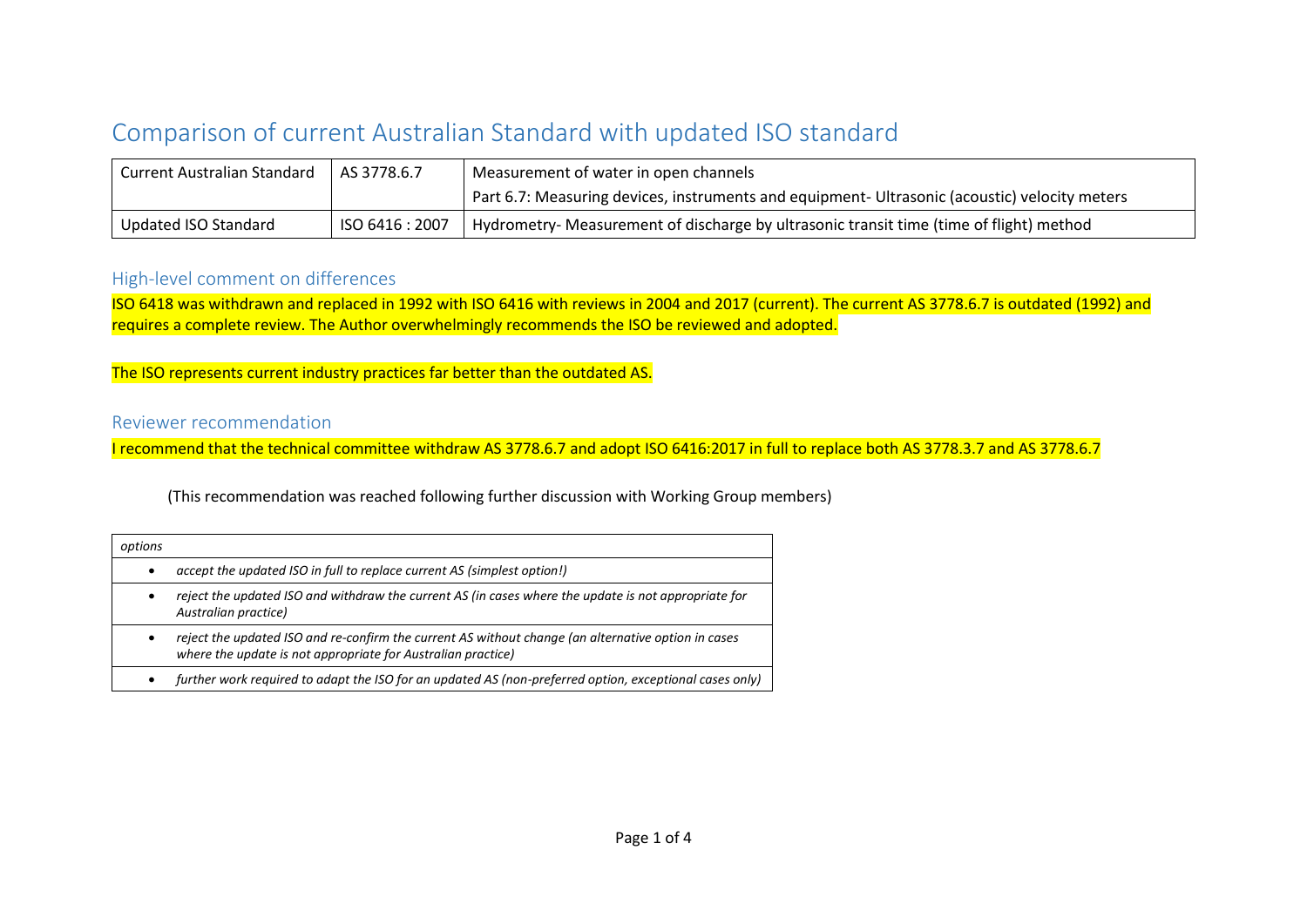## Detailed summary of differences

The table below outlines in more detail a summary of the differences between the current Australian Standard under review and the relevant updated ISO standard and includes reviewer comment where relevant.

*Column 1: Identifies the number and name of the section in the current Australian Standard*

*Column 2: Classification of the change for that section. Classified as either:*

- *No change (green shading) – The updated ISO is the same as the current Australian Standard.*
- *Minor change (blue shading) – Changes that have minimal impact on the outcome, including*
	- o *minor format, style or heading changes*
	- o *minor additions, removals or changes to a few words or clauses*
	- o *addition or exclusion of more detailed explanation*
	- o *very minor changes to steps or processes.*
- *Significant change (orange shading) – Changes that have a moderate to major impact on the outcome, such as*
	- o *Changes to requirements*
	- o *Significant changes to calculations, steps or processes.*

*Column 3: More detail to describe the change, and comment from the reviewer (enough detail for the consideration of AHA and WaMSTeC members in their* 

*review).*

*Text colour is used in this column as follows:*

- *Black text – More detailed explanation of the changes and reviewer comment. Specific reviewer comment on the changes highlighted in yellow.*
- *Blue text – reference to information included in the updated ISO that is not in the current Australian Standard*
- Red text *reference to information included in the current Australian Standard that is not in the updated ISO.*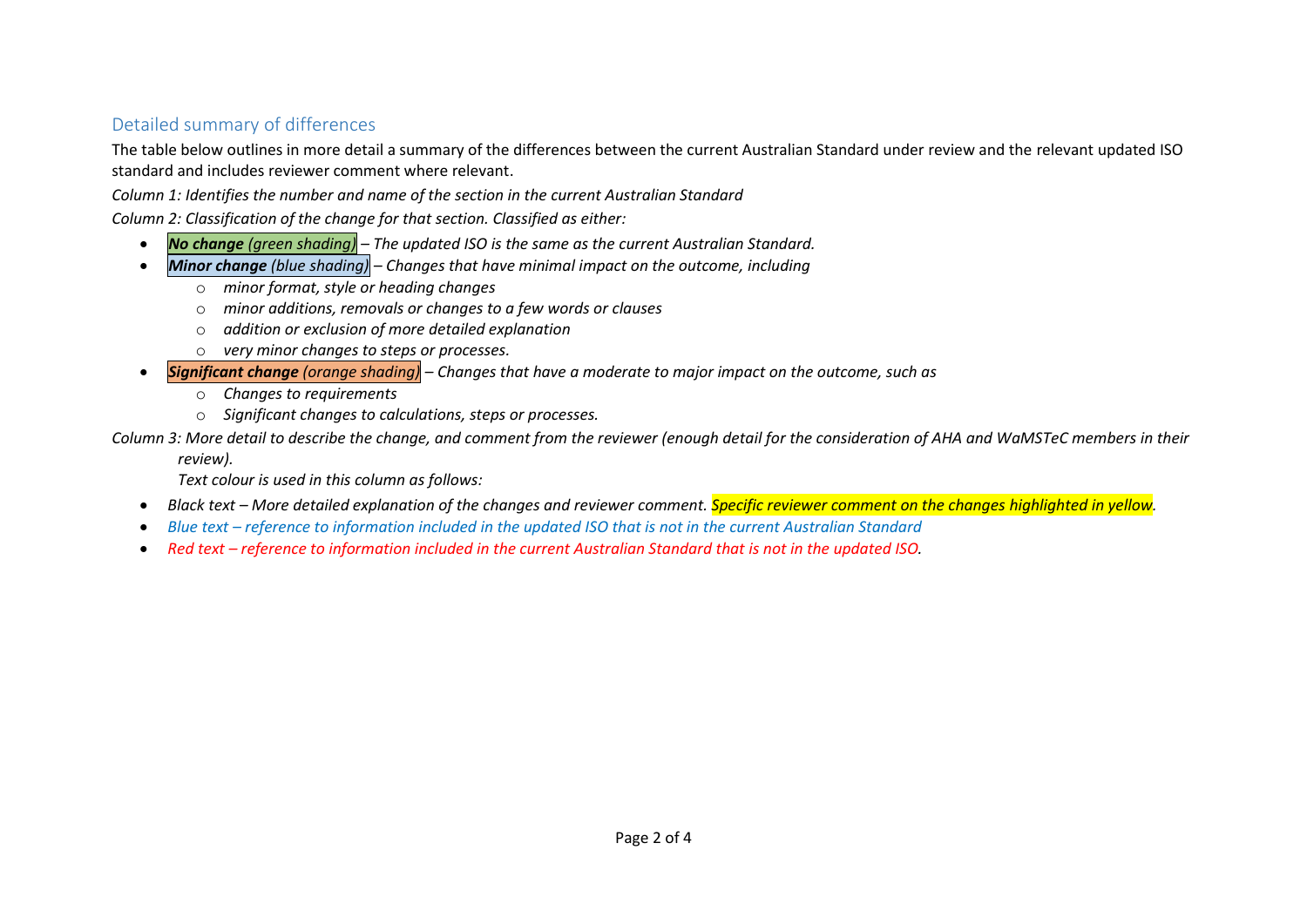| Section (AS section number)                                                      | <b>Classification of change</b><br>AS to ISO | More detail and comment on changes in the updated ISO                                       |
|----------------------------------------------------------------------------------|----------------------------------------------|---------------------------------------------------------------------------------------------|
| 1 Scope, 2 References, 3<br><b>Definitions</b>                                   | Adopt or review ISO                          | AS makes little to no current or relevant references to current practices or documents      |
| 4 Definitions                                                                    | N/A                                          | Not is ISO                                                                                  |
| (ISO 4) Applications: types of<br>applications and attributes and<br>limitations | Adopt or review ISO                          | AS has no comments on applications                                                          |
| (ISO 5) Method of measurement                                                    | Adopt or review ISO                          | AS makes no reference to the measurement of                                                 |
| 5 General<br>Remove                                                              |                                              | Brief and moved within sections ISO 7, 11, 12, 13 & 14                                      |
| Adopt or review ISO<br>6 Principle of operation                                  |                                              | Information is similar however needs elaboration and standardizing between the<br>documents |
| 7 Characteristics of sound in<br>Adopt or review ISO<br>water                    |                                              | Combined into section 6 of ISO                                                              |
| 8 Instrument performance<br>Adopt or review ISO<br>criteria                      |                                              | Combined into ISO 13.9 under section 13 Gauging station equipment                           |
| 9 Site selection<br>Adopt or review ISO                                          |                                              | Brief and requires elaboration. Section ISO 10 review both and combine                      |
| 10 Instrument Installation<br>Adopt or review ISO                                |                                              | Extremely brief. ISO 13 explains the requirements and principles very well                  |
| 11 Operational manuals<br>Remove                                                 |                                              | Remove                                                                                      |